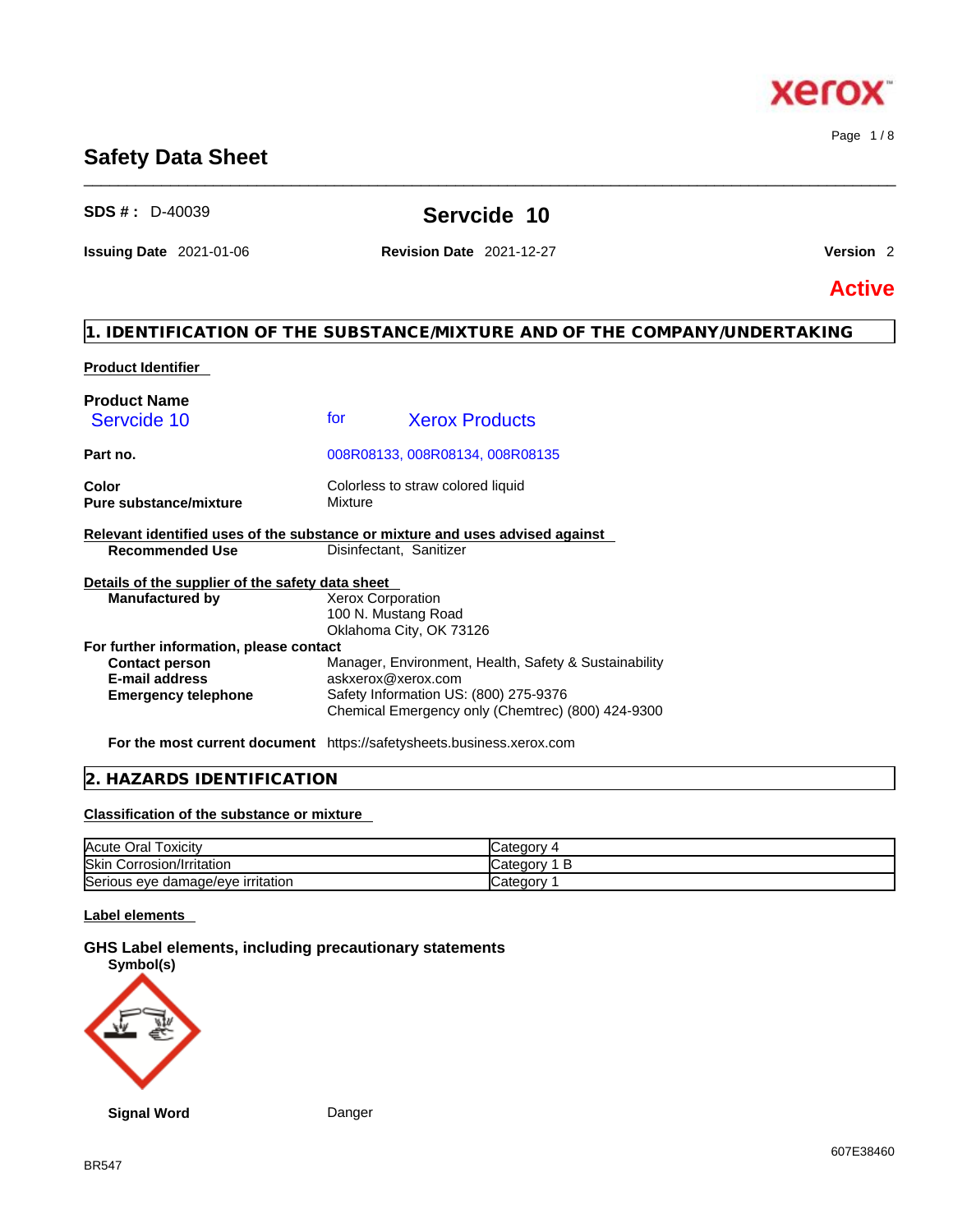

| <b>Hazard Statements</b>        | H302 - Harmful if swallowed<br>H312 - Harmful in contact with skin<br>H314 - Causes severe skin burns and eye damage<br>H319 - Causes serious eye irritation<br>H332 - Harmful if inhaled                 |
|---------------------------------|-----------------------------------------------------------------------------------------------------------------------------------------------------------------------------------------------------------|
| <b>Precautionary Statements</b> | P260 - Do not breathe dust/fume/gas/mist/vapors/spray<br>P280 - Wear protective gloves/protective clothing/eye protection/face protection<br>P302 + P352 - IF ON SKIN: Wash with plenty of soap and water |

#### **Other hazards**

No hazard expected under normal conditions of use

**3. COMPOSITION/INFORMATION ON INGREDIENTS** 

#### **Mixtures**

| <b>Chemical Name</b>                                                     | CAS No.    | Weight %    | <b>Classification (Reg.</b><br>1272/2008)                                                                            | <b>Hazard Statements</b>                     |
|--------------------------------------------------------------------------|------------|-------------|----------------------------------------------------------------------------------------------------------------------|----------------------------------------------|
| Water                                                                    | 7732-18-5  | $80 - 90$   | $- -$                                                                                                                | $\overline{\phantom{m}}$                     |
| Didecyldimethylammonium chloride                                         | 7173-51-5  | $5.7 - 6.3$ | Acute Tox, 4<br>Skin Corr. 1B                                                                                        | H302/H312<br>H314                            |
| Quaternary ammonium compounds,<br>benzyl-C12-16-alkyldimethyl, chlorides | 68424-85-1 | $3.8 - 4.2$ | Acute Tox. 4 (oral)<br>Acute Tox. 4 (derm)<br>Skin Corr 1B<br>Eye Dam 1<br>Aquatic Acute 1<br><b>Acute Chronic 1</b> | H302<br>H312<br>H314<br>H318<br>H400<br>H410 |
| Ethanol                                                                  | 64-17-5    | <2          | Eye Irrit 2                                                                                                          | H319                                         |

"--" indicates no classification or hazard statements apply.

Full text of H- statements: see section 16

# **4. FIRST AID MEASURES**

# **Description of first-aid measures**

| <b>General advice</b> | IN CASE OF SERIOUS OR PERSISTENT CONDITIONS, CALL A DOCTOR OR                                                          |
|-----------------------|------------------------------------------------------------------------------------------------------------------------|
|                       | EMERGENCY MEDICAL CARE.                                                                                                |
| Eye contact           | Rinse thoroughly with plenty of water for at least 15 minutes, lifting lower and upper eyelids.                        |
|                       | Consult a physician                                                                                                    |
| <b>Skin contact</b>   | Remove contaminated clothing and shoes, Wash off with soap and water, Wash<br>contaminated clothing before reuse       |
| <b>Inhalation</b>     | Move to fresh air in case of accidental inhalation of vapors, Call a physician if experiencing<br>breathing difficulty |
| Ingestion             | Do not induce vomiting. If conscious, give 2 glasses of water. Get immediate medical<br>attention                      |

**Most important symptoms and effects, both acute and delayed**

| Acute toxicity    |                 |
|-------------------|-----------------|
| Eyes              | No known effect |
| <b>Skin</b>       | No known effect |
| <b>Inhalation</b> | No known effect |
| Ingestion         | No known effect |

**Indication of immediate medical attention and special treatment needed**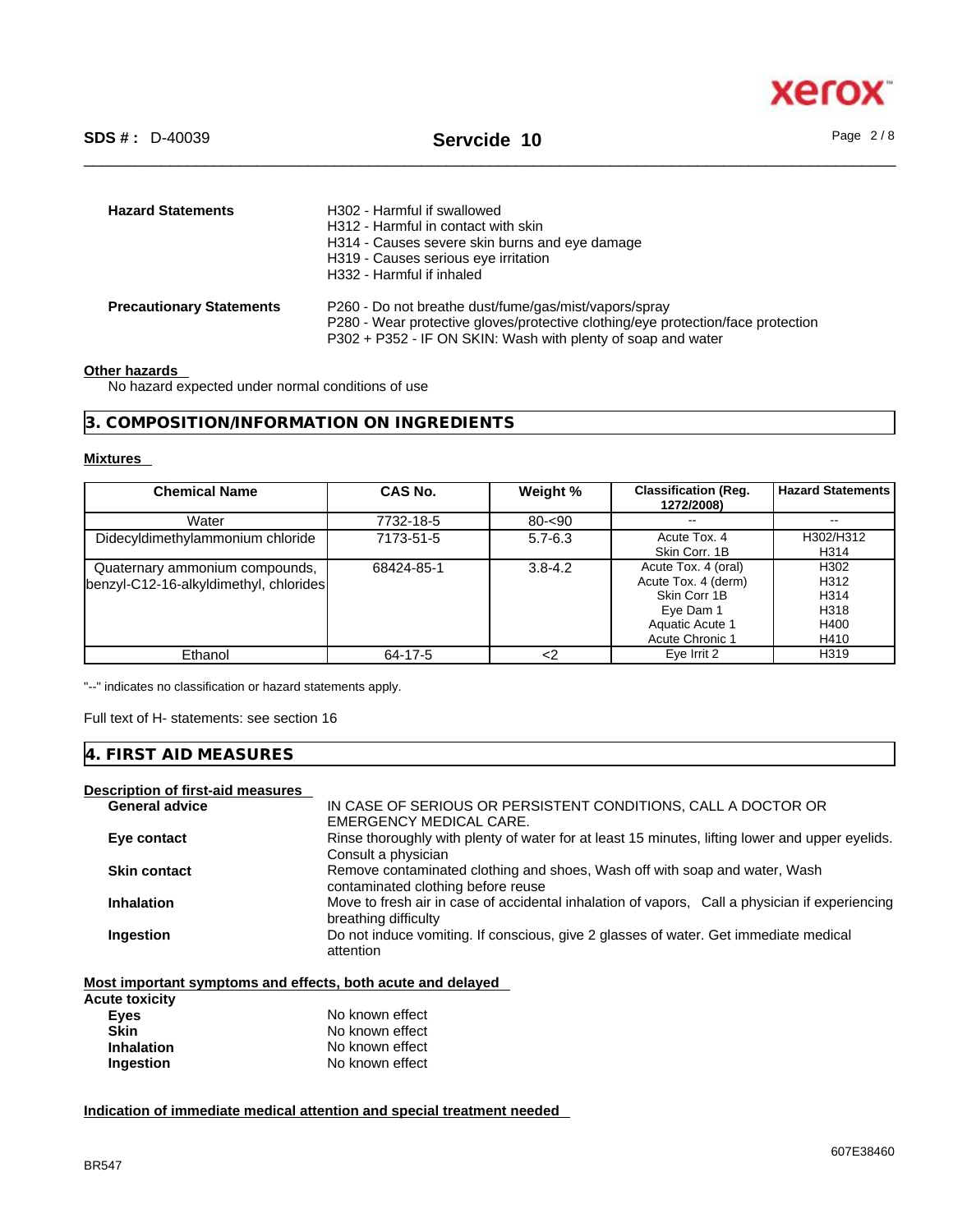

# \_\_\_\_\_\_\_\_\_\_\_\_\_\_\_\_\_\_\_\_\_\_\_\_\_\_\_\_\_\_\_\_\_\_\_\_\_\_\_\_\_\_\_\_\_\_\_\_\_\_\_\_\_\_\_\_\_\_\_\_\_\_\_\_\_\_\_\_\_\_\_\_\_\_\_\_\_\_\_\_\_\_\_\_\_\_\_\_\_\_\_\_\_\_ **SDS # :** D-40039 **Servcide 10** Page 3 / 8

| <b>Protection of first-aiders</b> | No special protective equipment required |
|-----------------------------------|------------------------------------------|
| Notes to physician                | Treat symptomatically                    |

# **5. FIRE-FIGHTING MEASURES**

#### **Extinguishing media**

**Suitable extinguishing media** Use CO2, dry chemical, or foam **Unsuitable extinguishing media** Do not use a solid water stream as it may scatterand spread fire

#### **Special hazards arising from the substance or mixture**

There are no known unusual fire and explosion hazards associated with this material in its virgin form. However, in a fire-fighting scenario involving multiple chemicals, fire fighters should be aware of possible synergistic effects and attack the fire accordingly

#### **Advice for fire-fighters**

Wear self-contained breathing apparatus and protective suit

| <b>Other information</b> |  |
|--------------------------|--|
|                          |  |

**Flash point** > 93 °C / > 200 °F

# **6. ACCIDENTAL RELEASE MEASURES**

#### **Personal precautions, protective equipment and emergency procedures**

For personal protection see section 8

#### **Environmental precautions**

Avoid runoff to waterways and sewers

#### **Methods and material for containment and cleaning up**

**Methods for cleaning up** Evacuate nonessential personnel. Contain spill and soak up as much material as possible with a suitable absorbent. Put collected material into suitable containers for disposal. Wear appropriate protective gear to protective gear to prevent eye and prolonged skin contact. Close or cap values and/or block or plug hole in leaking container and transfer to another container. Use appropriate containment to avoid runoff release to sewer or waterways. Remove containers of incompatible material from the release area. Review each section of this SDS before responding to a spill or leak of this product. For detailed disposal information see section 13

#### **Reference to other sections**

See section 12 for additional ecological information See Section 13 for additional information

### **7. HANDLING AND STORAGE**

#### **Precautions for safe handling**

**Advice on safe handling** Avoid contact with skin, eyes and clothing, Avoid breathing vapors, mists, dust, fumes, gas or aerosols, For personal protection see section 8, Ensure adequate ventilation, Wash thoroughly with soap and water after handling, Keep container closed when not in use, Do not reuse containers. Empty containers retain product residues and can be hazardous

### **Conditions for safe storage, including any incompatibilities**

#### **Technical measures and storage conditions**

Prevent access by unauthorized personnel. No smoking, eating or drinking in areas where the mixture is used. Keep the container tightly closed and in a cool and in a cool, well-ventilated place. Not harmed by freezing. Do not handle or store near an open flame, heat or other sources of ignition. Prevent electrostatic discharge buildup by using common bonding and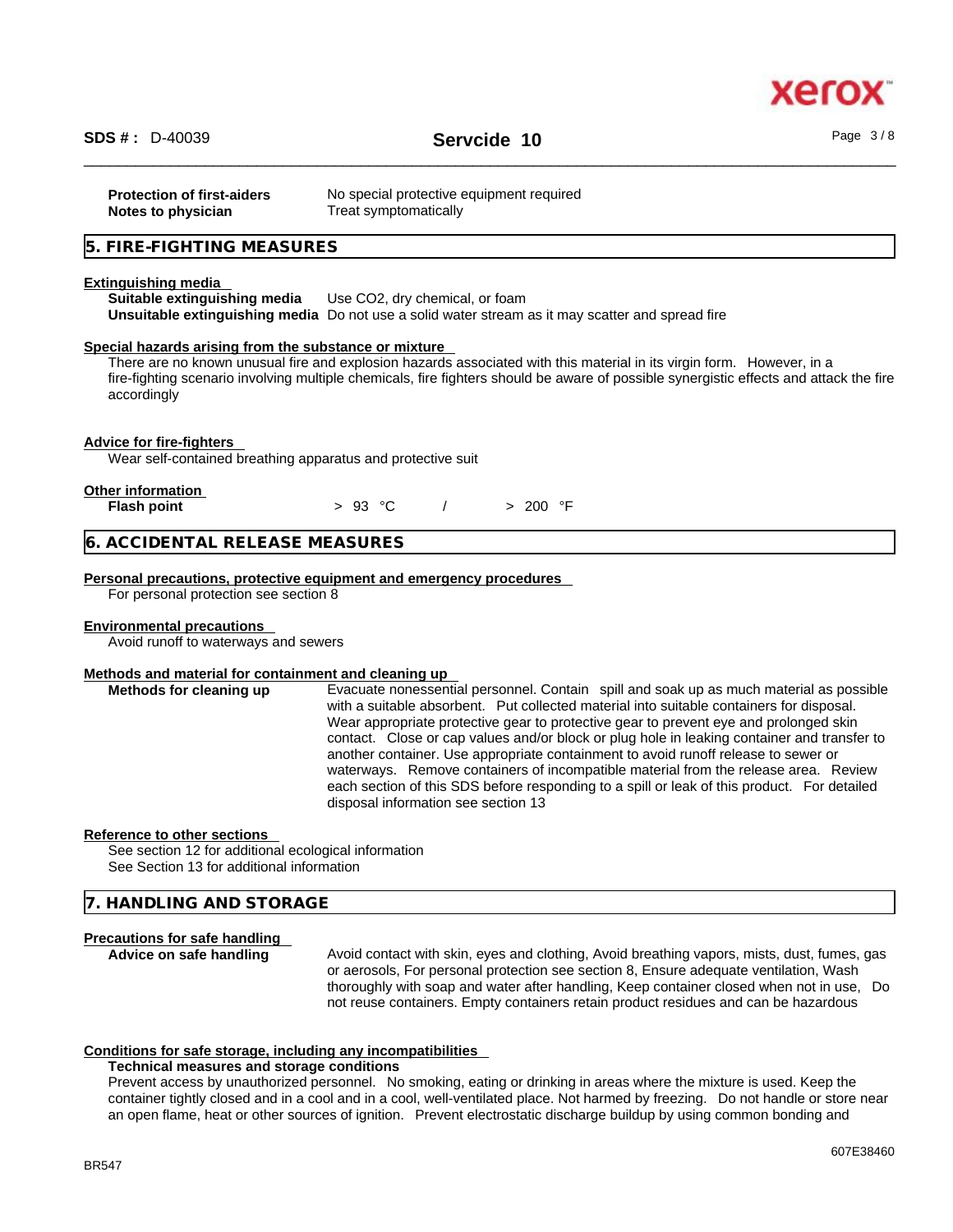

grounding techniques

**Incompatible products** Strong oxidizing agents, Reducing agents

#### **Specific end uses**

Disinfectant, Sanitizer

# **8. EXPOSURE CONTROLS/PERSONAL PROTECTION**

# **Control parameters**

| <b>Exposure Limits</b>                                                                     |                                                                                                                                   |                                              |
|--------------------------------------------------------------------------------------------|-----------------------------------------------------------------------------------------------------------------------------------|----------------------------------------------|
| <b>Chemical Name</b>                                                                       | <b>ACGIH TLV</b>                                                                                                                  | <b>OSHA PEL</b>                              |
| Ethanol                                                                                    | STEL 1000 ppm                                                                                                                     | TWA: 1000 ppm<br>TWA: 1900 mg/m <sup>3</sup> |
| <b>Exposure controls</b><br><b>Engineering measures</b>                                    | Ensure adequate ventilation, especially in confined areas                                                                         |                                              |
|                                                                                            | Individual protection measures, such as personal protective equipment (PPE)                                                       |                                              |
| <b>Eye/Face protection</b><br><b>Hand protection</b>                                       | Wear safety glasses or goggles where eye contact is possible<br>Rubber/latex/neoprene or other suitable chemical resistant gloves |                                              |
| Skin and body protection                                                                   | Impervious clothing, Rubber or plastic boots                                                                                      |                                              |
| <b>Environmental Exposure Controls</b><br><b>Environmental Exposure</b><br><b>Controls</b> | Keep out of drains, sewers, ditches and waterways                                                                                 |                                              |
| 9. PHYSICAL AND CHEMICAL PROPERTIES                                                        |                                                                                                                                   |                                              |

#### **Information on basic physical and chemical properties**

| Appearance<br><b>Physical state</b><br>Color                                                                                                                                                            | Clear<br>Liquid<br>Colorless to straw colored liquid            |                                                                                                                                                                                            | Odor<br><b>Odor threshold</b><br>рH | Benzaldehyde (organic)<br>No information available<br>6-9 (SU at 25°C) |  |
|---------------------------------------------------------------------------------------------------------------------------------------------------------------------------------------------------------|-----------------------------------------------------------------|--------------------------------------------------------------------------------------------------------------------------------------------------------------------------------------------|-------------------------------------|------------------------------------------------------------------------|--|
| <b>Flash point</b>                                                                                                                                                                                      |                                                                 | > 93 °C                                                                                                                                                                                    | > 200 °F                            |                                                                        |  |
| <b>Melting / Freezing Point</b><br><b>Boiling point/range</b><br>Softening point                                                                                                                        |                                                                 | 0 °C /<br>32 °F<br>100 °C / 212 °F                                                                                                                                                         |                                     |                                                                        |  |
| <b>Evaporation rate</b>                                                                                                                                                                                 | Volatile organic compounds<br><b>Flammability Limits in Air</b> | No information available<br>1.5% (estimated)<br>No information available                                                                                                                   |                                     |                                                                        |  |
| Vapor pressure<br>Vapor density<br><b>Specific gravity</b><br><b>Water solubility</b><br><b>Partition coefficient</b><br><b>Viscosity</b><br><b>Explosive properties</b><br><b>Oxidizing properties</b> | <b>Decomposition temperature</b>                                | No information available<br>$@$ Air = 1 Heavier than air<br>0.98<br>Soluble in water<br>No information available<br>Not determined<br>22 (cST at 22 °C)<br>Not explosive<br>Not applicable |                                     |                                                                        |  |

# **Other information**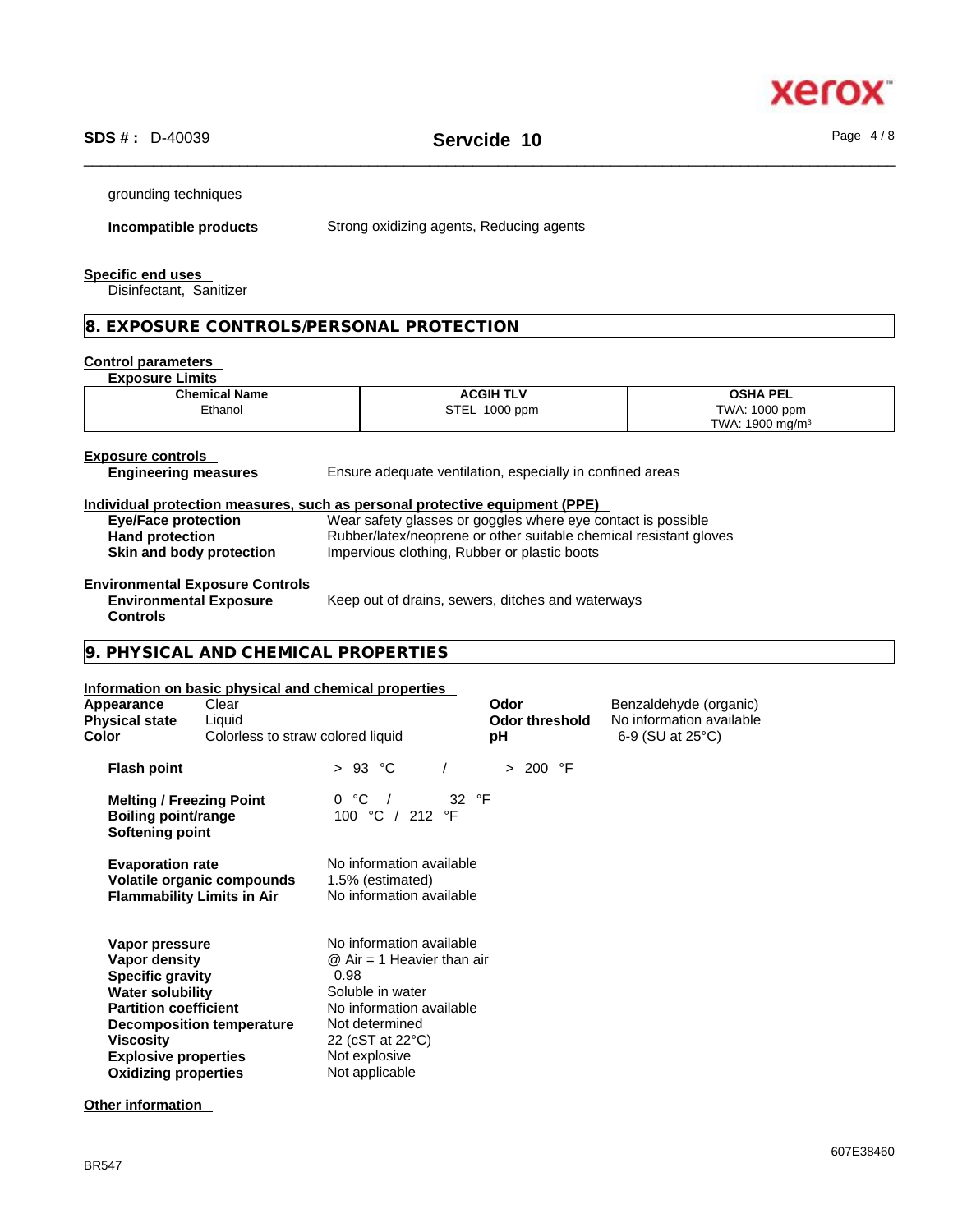

# \_\_\_\_\_\_\_\_\_\_\_\_\_\_\_\_\_\_\_\_\_\_\_\_\_\_\_\_\_\_\_\_\_\_\_\_\_\_\_\_\_\_\_\_\_\_\_\_\_\_\_\_\_\_\_\_\_\_\_\_\_\_\_\_\_\_\_\_\_\_\_\_\_\_\_\_\_\_\_\_\_\_\_\_\_\_\_\_\_\_\_\_\_\_ **SDS # :** D-40039 **Servcide 10** Page 5 / 8

#### None

# **10. STABILITY AND REACTIVITY**

#### **Reactivity**

No dangerous reaction known under conditions of normal use

#### **Chemical stability**

Stable under normal conditions.

#### **Possibility of hazardous reactions**

| <b>Hazardous reactions</b>      | None under normal processing            |
|---------------------------------|-----------------------------------------|
| <b>Hazardous polymerization</b> | Hazardous polymerization does not occur |

## **Conditions to avoid**

Heat. Strong oxidizing agents.

#### **Incompatible Materials**

Strong oxidizing agents, Reducing agents

#### **Hazardous decomposition products**

Incomplete combustion and thermolysis may produce gases of varying toxicity such as carbon monoxide, carbon dioxide, various hydrocarbons, aldehydes and soot

|--|

#### **Information on toxicological effects**

# **Acute toxicity**

# **Product Information**

No acute toxicity information is available for this product

#### **Component Information**

| <b>Chemical Name</b>                                                        | Oral LD50             | Dermal LD50 | LC50 Inhalation      |
|-----------------------------------------------------------------------------|-----------------------|-------------|----------------------|
| Didecyldimethylammonium chloride                                            | 84 mg/kg (Rat)        |             |                      |
| Quaternary ammonium compounds,<br>benzyl-C12-16-alkyldimethyl,<br>chlorides | 426 mg/kg $($ Rat $)$ | 3560 mg/kg  |                      |
| Ethanol                                                                     | 7060 mg/kg (Rat)      |             | 124.7 mg/L (Rat) 4 h |

### **Chronic toxicity**

| <b>Sensitization</b>        | No information available |
|-----------------------------|--------------------------|
| <b>Neurological Effects</b> | No information available |
| <b>Target organ effects</b> | No information available |

**CMR Effects** 

**Reproductive toxicity** No information available

**Mutagenic effects** No information available **Carcinogenicity** This product contains one ormore substances which are classified by IARC as potential carcinogenic to humans. However, under normal use conditions there is no human exposure to these substances.

| Cham<br>Name<br>зниман н | <b>IARC</b> |
|--------------------------|-------------|
| Ethanol                  |             |
|                          |             |

**Other toxic effects**<br> **Aspiration Hazard Not applicable Aspiration Hazard Information on other hazards**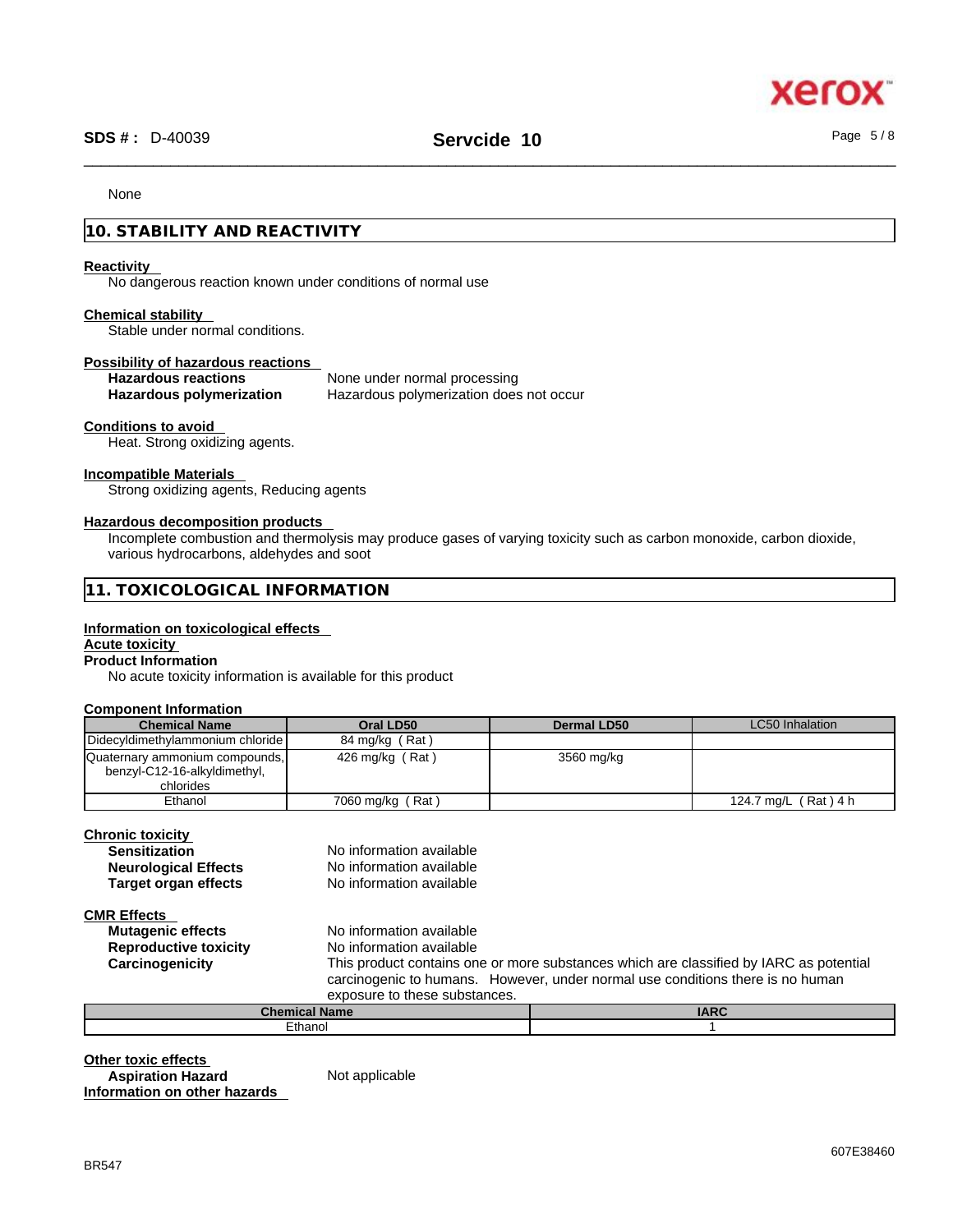

#### **Endocrine disrupting properties** No information available

# **12. ECOLOGICAL INFORMATION**

#### **Toxicity**

| <b>Acute Aquatic Toxicity</b>   |  |
|---------------------------------|--|
| <b>Chronic Aquatic Toxicity</b> |  |

**Toxic to aquatic life** Toxic to aquatic life with long lasting effects

#### **Component Information**

| <b>Chemical Name</b>                                                           | <b>Toxicity to algae</b> | <b>Toxicity to fish</b>                                                                                                                                | <b>Toxicity to</b><br>microorganisms | Toxicity to daphnia and<br>other aquatic invertebrates                      |
|--------------------------------------------------------------------------------|--------------------------|--------------------------------------------------------------------------------------------------------------------------------------------------------|--------------------------------------|-----------------------------------------------------------------------------|
| Quaternary ammonium<br>compounds.<br>benzyl-C12-16-alkyldimethyl,<br>chlorides |                          | LC50 0.515 mg/L                                                                                                                                        |                                      | NOEL 0.0042 mg/L (chronic)                                                  |
| Ethanol                                                                        |                          | LC50 12.0 - 16.0 mL/L<br>Oncorhynchus mykiss 96 h<br>LC50> 100 mg/L<br>Pimephales promelas 96 h<br>LC50 13400 - 15100 mg/L<br>Pimephales promelas 96 h |                                      | LC50 9268 - 14221 mg/L<br>48 h EC50 = 10800 mg/L 24<br>h EC50 = 2 mg/L 48 h |

# **Persistence and degradability**

Readily biodegradable, Not persistent in the environment

#### **Bioaccumulative potential**

Bioaccumulation is unlikely

#### **Mobility in soil**

No information available

#### **Component Information**

| Mhan                         | lor<br>Ром |
|------------------------------|------------|
| $H$ nono<br>.तात्ना<br>טויי. | ےں.ں۔      |

#### **Results of PBT and vPvB assessment**

This substance is not considered to be persistent, bioaccumulating nor toxic (PBT)

#### **Endocrine disrupting properties**

Presents little or no hazard to the environment

#### **Other adverse effects**

No information available

# **13. DISPOSAL CONSIDERATIONS**

| Waste treatment methods<br><b>Waste Disposal Methods</b> | Pesticide wastes are acutely hazardous. Improper disposal of excess pesticide, spray<br>mixture, or rinsate is a violation of federal Law. If these wastes cannot be disposed of by<br>use according to the label instructions, contact your State Pesticide or Environmental<br>Control agency or the Hazardous Waste representative at the nears EPA Regional Office<br>for guidance. Chemical additions, processing or otherwise altering this material may make<br>waste management information presented in the SDS incomplete, inaccurate or otherwise<br>inappropriate. |
|----------------------------------------------------------|--------------------------------------------------------------------------------------------------------------------------------------------------------------------------------------------------------------------------------------------------------------------------------------------------------------------------------------------------------------------------------------------------------------------------------------------------------------------------------------------------------------------------------------------------------------------------------|
| Contaminated packaging                                   | Non-refillable container - Do not reuse container (bottle, cans, jars). Triple rinse (or<br>equivalent). Offer for recycling if available or puncture and dispose of in a sanitary landfill<br>or by other procedures approved by state and local authorities.                                                                                                                                                                                                                                                                                                                 |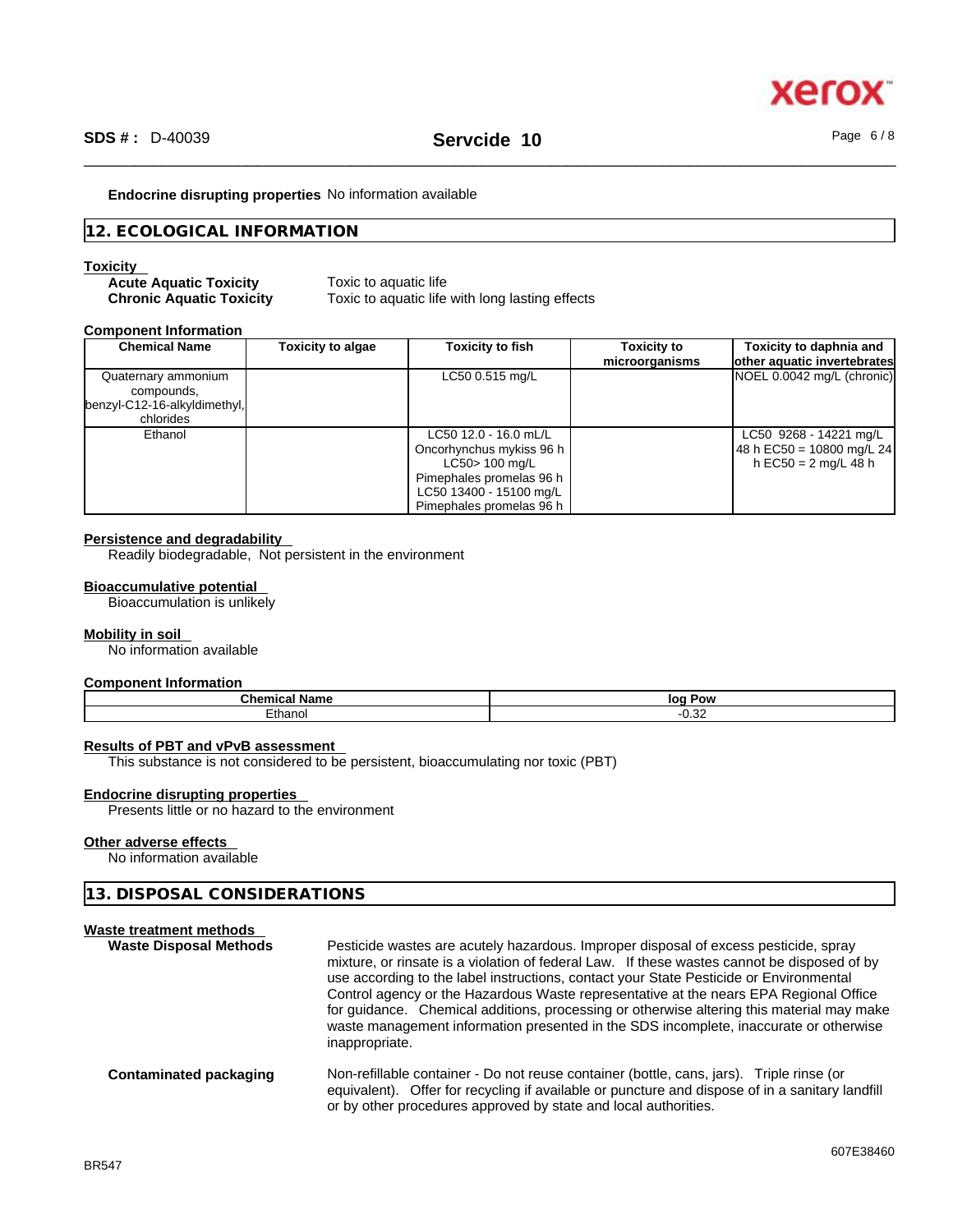xerc

Refillable container - Refill this container with pesticide only. Do not reuse this container for any other purpose. To clean the container before final disposal; empty the remaining contents from this container into application equipment or a mix tank. Drain rinsata into application equipment and dispose of according to Pesticide Disposal instructions. Triple rinse container (or equivalent) promptly after emptying. Continue to drain 10 seconds after the flow ends. Repeat this procedure two more times.

| <b>Chemical Name</b> | <b>California Hazardous Waste Status</b> |
|----------------------|------------------------------------------|
| Ethanol              | Toxic                                    |
|                      | 'anitable                                |

# **14. TRANSPORT INFORMATION**

#### Subject to regulation as noted below

| Regulation       | <b>UN/ID No</b> | Proper shipping name                                                        | Hazard class | <b>Subsidiary</b> | Packing | <b>Exceptions</b> |
|------------------|-----------------|-----------------------------------------------------------------------------|--------------|-------------------|---------|-------------------|
|                  |                 |                                                                             |              | hazard class      | Group   |                   |
| <b>DOT</b>       | UN1903          | Disinfectant, liquid,<br>corrosive, n.o.s. (Quatemary<br>Ammonium Compound) |              |                   | PG II   | $- -$             |
| <b>ICAO/IATA</b> | UN1903          | Disinfectant, liquid,<br>corrosive, n.o.s. (Quatemary<br>Ammonium Compound) |              |                   | PG II   | --                |
| <b>IMDG/IMO</b>  | UN1903          | Disinfectant, liquid,<br>corrosive, n.o.s. (Quatemary<br>Ammonium Compound) |              |                   | PG II   | $- -$             |

# **15. REGULATORY INFORMATION**

### **Safety, health and environmental regulations/legislation specific for the substance or mixture**

#### **OSHA Regulatory Status**

This material is not considered hazardous by the OSHA Hazard Communication Standard (29 CFR 1910.1200)

# **Canada**

This product has been classified in accordance with the hazard criteria of the Hazardous Products Regulations (HPR), and the SDS contains all the information required by the HPR.

### **International Inventories**

| TSCA            | Complies |
|-----------------|----------|
| <b>DSL/NDSL</b> | Complies |

# **U.S. Federal Regulations**

#### **SARA 313**

Section 313 of Title III of the Superfund Amendments and Reauthorization Act of 1986 (SARA). This product does not contain any chemicals which are subject to the reporting requirements of the Act and Title 40 of the Code of Federal Regulations, Part 372 **Clean Water Act**

This product does not contain any substances regulated as pollutants pursuant to the Clean Water Act (40 CFR 122.21 and 40 CFR 122.42)

### **Clean Air Act,Section 112 Hazardous Air Pollutants (HAPs) (see 40 CFR 61)**

This product does not contain any substances regulated as hazardous air pollutants (HAPS) under Section 112 of the Clean Air Act Amendments of 1990.

### **CERCLA**

This material, as supplied, does not contain any substances regulated as hazardous substances under the Comprehensive Environmental Response Compensation and Liability Act (CERCLA) (40 CFR 302) or the Superfund Amendments and Reauthorization Act (SARA) (40 CFR 355). There may be specific reporting requirements at the local, regional, or state level